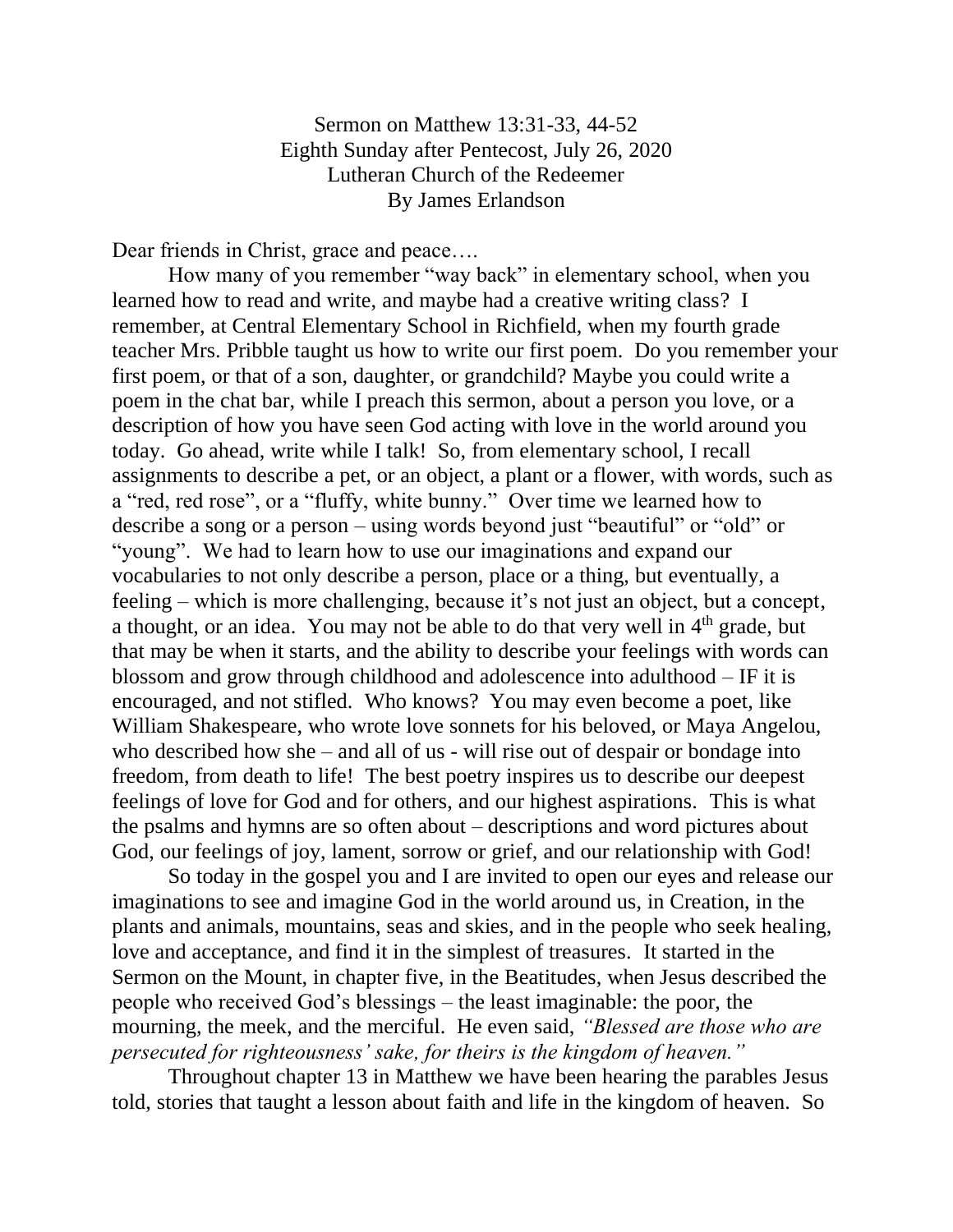what is the kingdom of heaven? It is the kingdom where God reigns, the realm of God, which some call "heaven". Is heaven a "place" up in the sky, beyond our view? Many of the ancient peoples in scripture conceived of heaven as such a place, high above the clouds, maybe even beyond the stars, from which God and the angels looked down upon human beings. But the new thing that Jesus teaches us is that the kingdom of heaven – the kingdom of  $God - is also found among us$ on earth and its creatures, in the simplest daily activities of human beings, EVEN WITHIN US, through faith! It's not only a "spiritual" realm  $-$  it's here among us!

So over the past two weeks we have heard Jesus describe the kingdom of heaven in poetic terms, such as finding it in a sower sowing seeds in the ground, waiting for the seeds to grow, we know not how except as a gift from God while we sleep! Last week we heard how an enemy, whom we call the devil, attempts to intervene in this growth by infesting us with weeds, but even this intrusion will be resolved in the end by God on the Last Day. So like a poet, Jesus describes how God works in God's realm in the simplest of poetic terms: *"the kingdom of heaven is like a mustard seed that someone took and sowed in his field; it is the smallest of all the seeds, but when it has grown it is the greatest of shrubs and becomes a tree, so that the birds of the air come and make nests in its branches."* How is that for an expansive description about how God works, taking the tiniest of seeds, and making it grow beyond expectations? These days, I have heard of a lot of people baking bread or desserts, with the expanded time they have during the COVID-19 pandemic. Jesus told another parable: *"The kingdom of heaven is like yeast that a woman took and mixed in with three measures of flour until all of it was leavened. The kingdom of heaven is like treasure hidden in a field, which someone found and hid; then in his joy e goes and sells all that he has and buys that field. Again, the kingdom of heaven is like a merchant in search of fine pearls; on finding one pearl of great value, he went and sold all that he had and bought it. Again, the kingdom of heaven is like a net that was thrown into the sea and caught fish of every kind."*

So how would you describe the kingdom of heaven in the simplest, everyday terms? Could you write a simple poem in the terms you are most familiar with, to describe how God works in your daily life? It's like a simile or metaphor – "the kingdom of heaven on earth to me is like….." Go ahead, please write it in the chat bar. Could the kingdom of heaven be like a child flying a kite in spring, safe from fear or harm? Or a butterfly, finally flying free from its cocoon? Why not?

Now, during these days of the covid pandemic, some of our descriptions of the Church, which we often have seen as the realm of God on earth, have changed. In many of our minds, the Church is a holy place, the space where God dwells. So we come to the Church, cathedral, synagogue or temple, to worship and praise God, to make offerings or sacrifices of praise. We feel God's presence there, in the symbols, the altar, even in the stained glass windows that picture Jesus, God's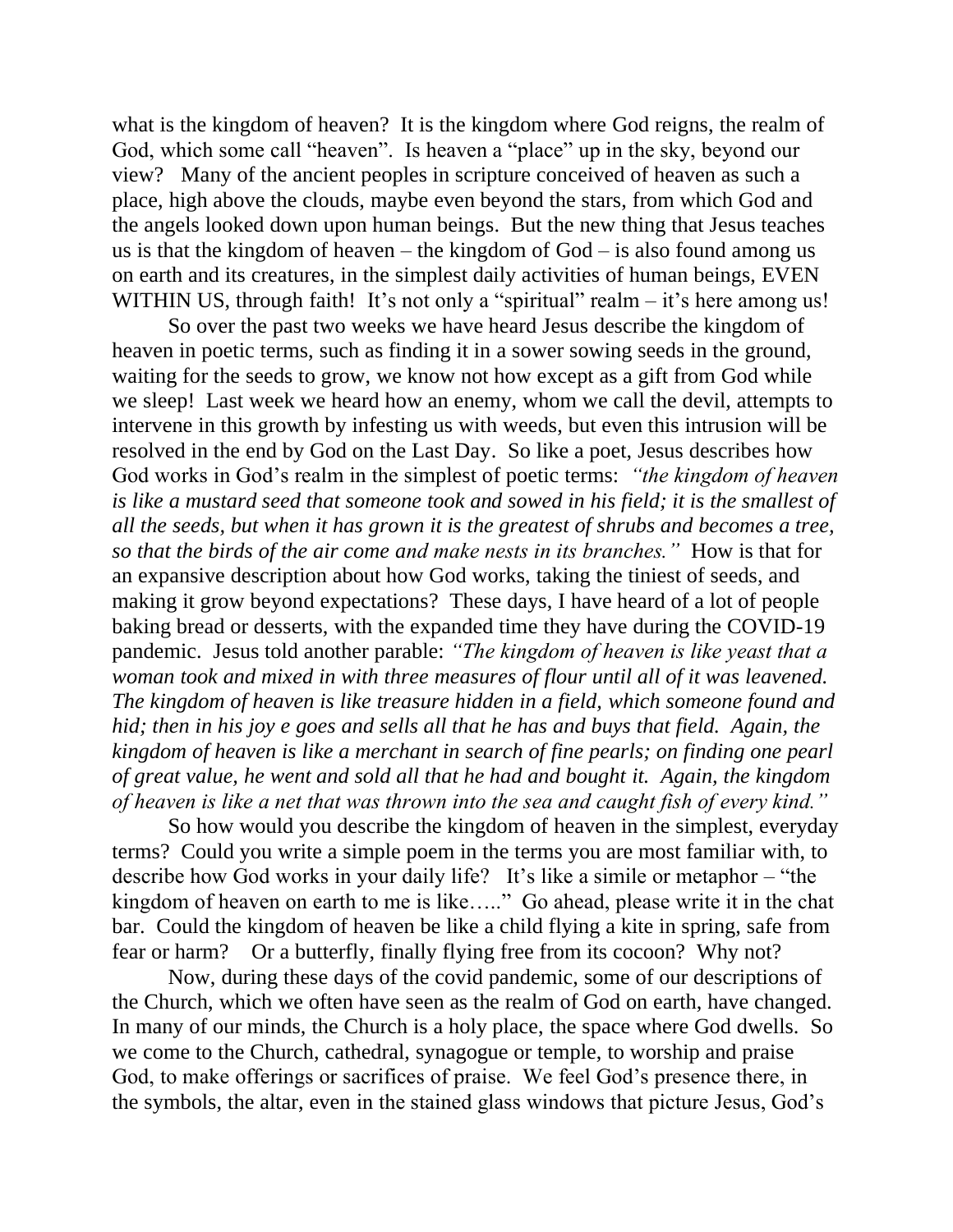Son, and his life on earth. But now that belief has been challenged. You and I have not gathered in the church to worship for over four months, and we don't know when we will gather physically in church again. If the "church is the people", we are not able to gather physically, so how are we the Church? We long to be in God's presence, so we need God to be present in more places than just a church building! We need to experience God at home with us, or in our communities, or out in nature – breaking free from the church, and out among us, in the world! We also need to "gather" in different ways – not physically!

So we may look inside our homes, at our children and grandchildren, for examples of God's presence and love among us. After all, we worship now on Zoom, and if God is not in the computer, God can certainly be present in the Word of God we read and hear today – from our own family Bibles, in the bread and wine served from our own tables at home or the altars we create. Or we can look out our windows to see the beauty of God's creation in the flowers and trees, the birds and animals we see each day. As we walk about we can feel God's presence in the heat of the day, in the sun as it shines, in the gentle rain as it falls, for we have all of nature as our thesaurus for so many more words of praise! Perhaps a blessing God gives us out of this tragic covid pandemic is that it forces us to look inside, at ourselves and closer at the world and people immediately around us for faith and a glimpse of the presence of God and her kingdom.

So Jesus said *"the kingdom of heaven is like treasure hidden in a field, that once discovered, brings you great joy."* What treasures of God's kingdom do you see today? What are you seeking in the kingdom of heaven around you? Write those treasures in the chat bar. Somedays for me the kingdom of heaven is like my two granddaughters, discovering a new sound, hearing a new word that makes them laugh, or learning to roll over, crawl, or stand up! The kingdom of heaven can be like finding a new wildflower growing out of a crack in the pavement, bringing life and color to empty, dead space. More seriously, the kingdom of heaven is the treasure found when people learn the truth about their neighbors' lives, and can say *Black Lives Matter* without fear of reprisal or debate. The kingdom of heaven is when we can celebrate the life of prophets like John Lewis, and be inspired by his courage. It's when you can go out into the world and wear a mask out of love for our neighbor, without being accused of being political, and then one day when we can all remove our masks because we no longer are in danger of catching a coronavirus. The kingdom of heaven is when immigrant children are no longer separated from their families on the border, and that day when all of us can travel freely state to state and country to country, without fear. The kingdom of heaven is when all leaders in our nation's capital speak with respect to one another – across party, race and gender - even when they disagree, as an example to all of us. The kingdom of heaven is when armed federal agents